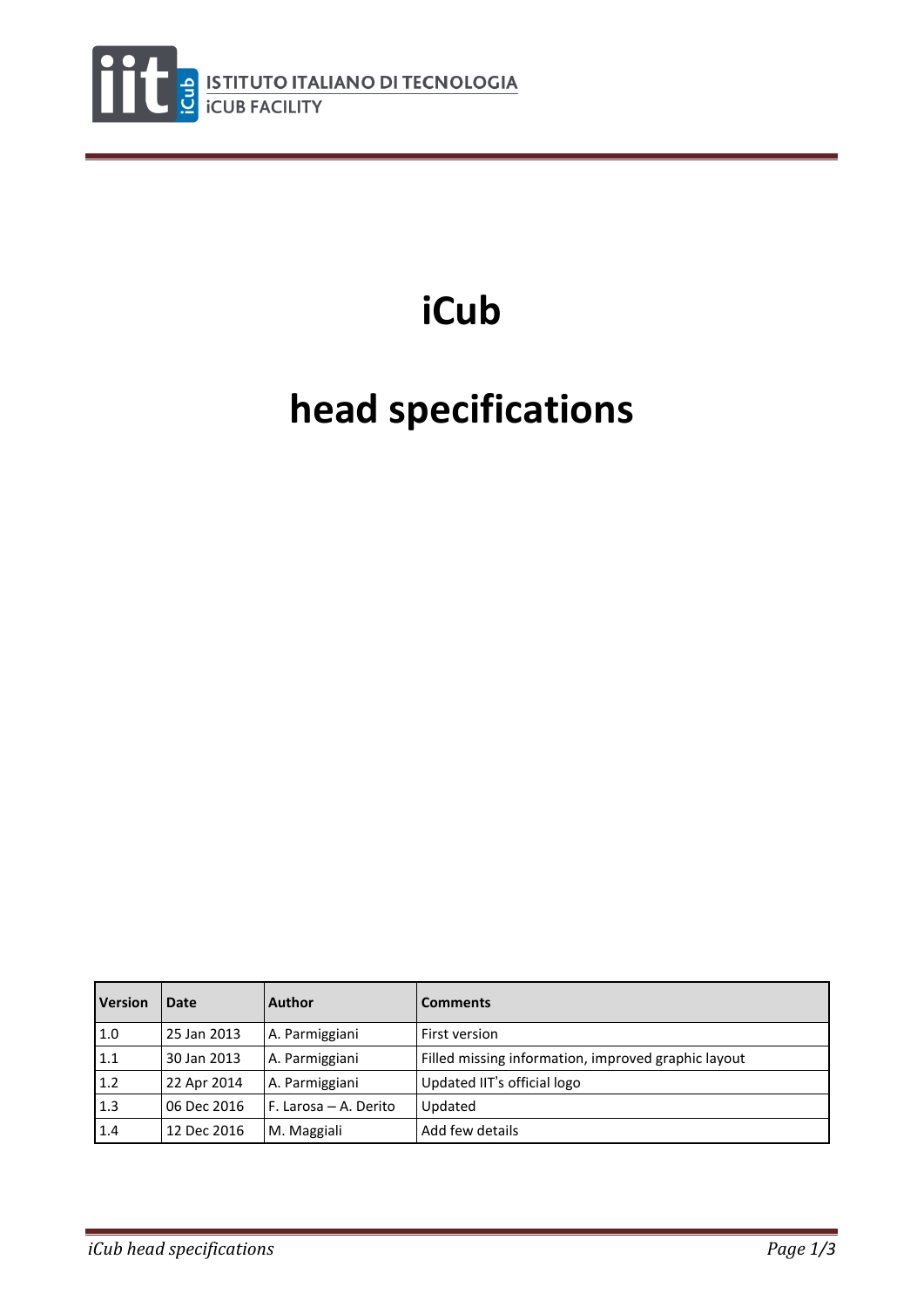

### **iCub head**

6 DOF robotic head with integrated vision system and motor control electronics







The iCub head is a compact six degrees of freedom robotic head. The system comprises several important subsystems for gathering sensory information.

More in detail the head features:

- a COM Express Type 6 Compact module embedded computer
- a fully actuated stereo video system
- an inertial sensor for the measurement of the rates of turn and angular acceleration of the head
- two microphones for stereo audio
- three LED boards for displaying facial expressions.
- motor controller boards for controlling the head joints

### **1.1 Dimensions and physical parameters**

The overall dimension and mass of the head are reported in the following table.

| <b>Mass</b>   | 1.8   | [kg] |  |
|---------------|-------|------|--|
| <b>Height</b> | 246.8 | [mm] |  |
| Width         | 184.9 | [mm] |  |
| Depth         | 210.8 | [mm] |  |
|               |       |      |  |